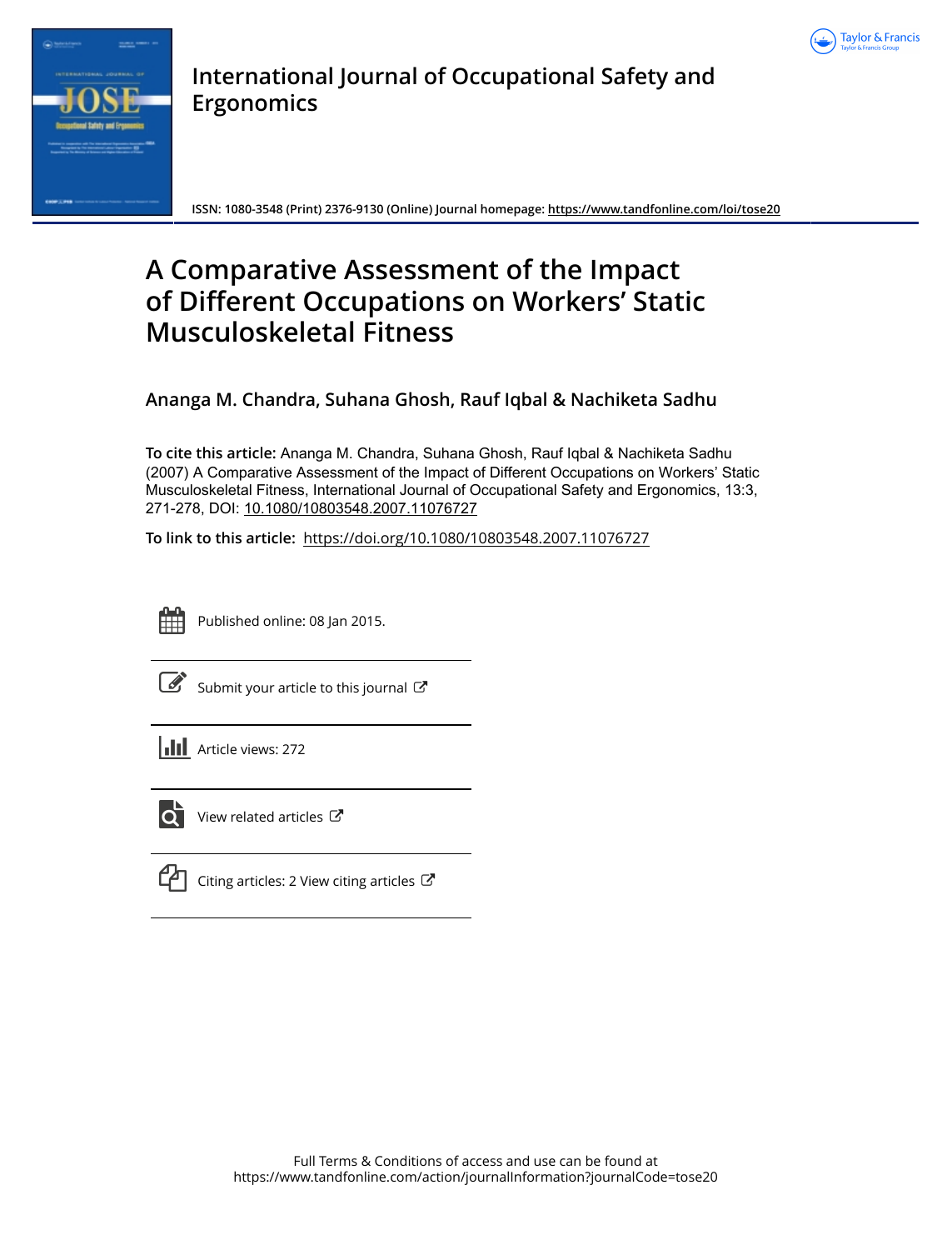# A Comparative Assessment of the Impact of Different Occupations on Workers' Static Musculoskeletal Fitness

# Ananga M. Chandra Suhana Ghosh

**Department of Physiology, University College of Science, Kolkata, India**

### Rauf Iqbal

**Department of Ergonomics, Central Labour Institute, Sion, Mumbai, India**

## Nachiketa Sadhu

**Industrial Design Centre, IIT Bombay, Pawai, Mumbai, India** 

*An ergonomic assessment of the involvement of static muscular forces like back strength, grip strength and pinch strength in different occupations was made. A study was conducted on 45 normal adult males (15 subjects per group) which included video display terminal (VDT) operators, industrial workers and safety inspectors. Their maximum back strength, handgrip strength and pinch strength were measured with dynamometers. The observed values of back strength were significantly lower in VDT operators while significantly higher in safety inspectors and moderate in industrial workers. The values of grip strength and pinch strength of all sample groups were more or less similar. The findings clearly indicate that static muscular strength varies significantly in different occupations. Heavy static muscular load might lead to an accumulation of metabolic waste and toxins on the back resulting in lower back strength in VDT operators and industrial workers.*

occupations repetitive movements static muscular forces musculoskeletal disorders dynamometry

## **1. INTRODUCTION**

Strong evidence of a causal relationship between several occupational factors and musculoskeletal symptoms has been shown in a large numbers of previous studies. The factors identified include heavy lifting, vibration, awkward postures, static work postures and repetitive work tasks, which led to an overall increase in musculoskeletal symptoms

despite mechanization and automatization in work. Musculoskeletal disorders (MSDs) such as workrelated neck and upper limb disorders and workrelated back disorders are widely recognized for their adverse impact upon employees' productivity and well-being. MSDs cover a large percentage of occupational diseases every year. There are many jobs, e.g., process work (assembly line, sorting, packing and press operation), piece work (clothing

Correspondence and requests for offprints should be sent to Ananga M. Chandra, Department of Physiology, University College of Science, 92, APC Road, Kolkata 700009, India. E-mail: <amcphys@caluniv.ac.in>.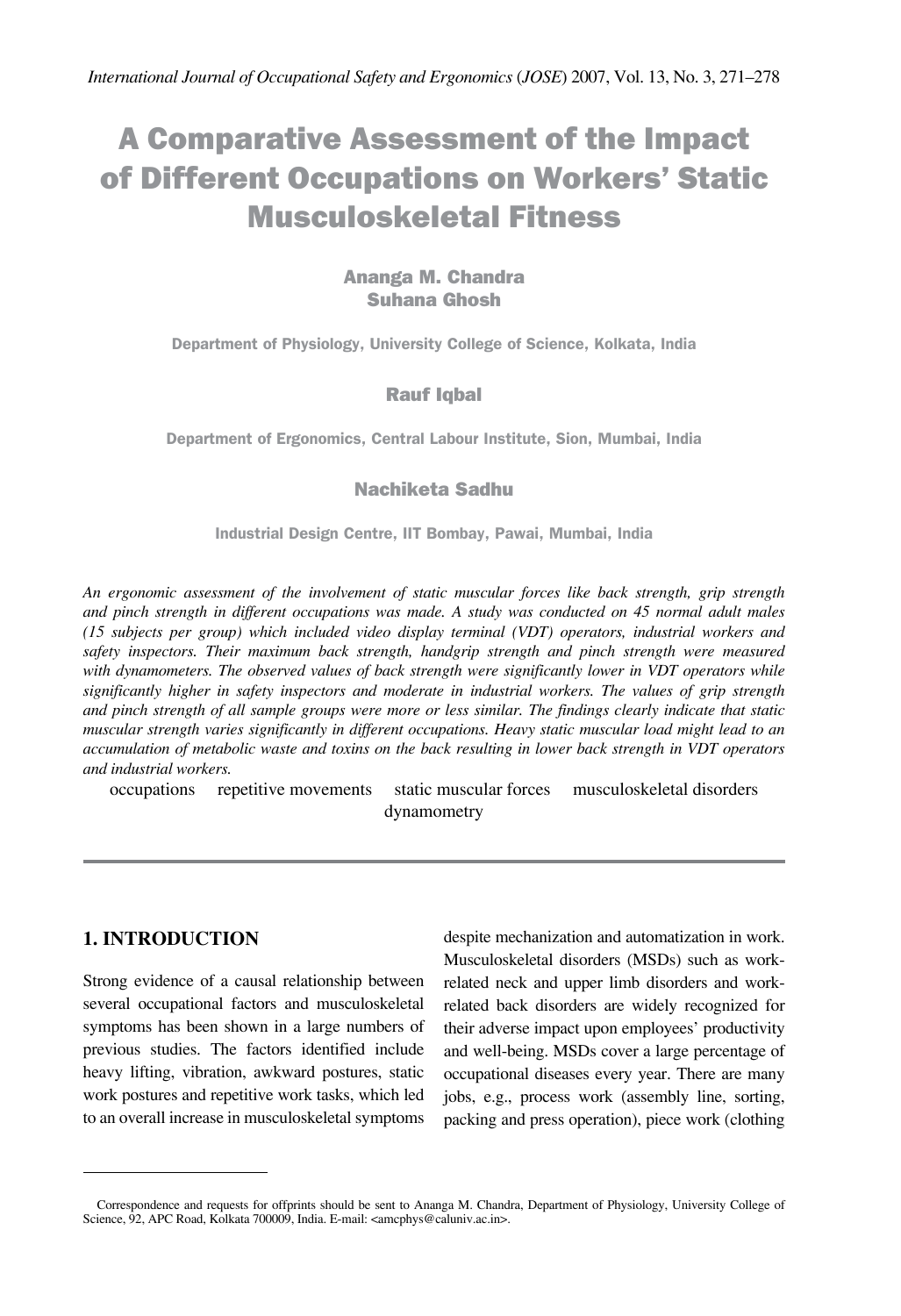machinists at home or in a factory), office work (keyboard, typing, clerical work), construction work (bricklayers, carpenters, plumbers), which require an application of different body parts, e.g., hand, shoulder, finger, back, leg. In favorable circumstances, these kinds of work contribute to good health and economic achievements. But these types of jobs can affect people's general health condition if the workplace setting is not properly designed as they have to spend several hours in the workplace. A poor work environment with repetitive tasks and static muscular load is also common among many industrial and service occupations and can lead to injuries and MSDs.

Work-related MSDs constitute about half of all MSDs [1] and account for some 15–22% of all instances of sick leave across industry in general (Çakir, 1988, as cited in Roelofs and Straker [2]). Straker [3] reported 44% of compensation cases were for "sprains and strains" and that these cost an average of AUS \$7 400 per case. Whilst MSDs have traditionally been associated with physically strenuous or intensive occupations, there is increasing evidence that sedentary office work and other work requiring constrained sitting or standing postures are associated with a high incidence of MSD [4, 5].

Risk factors relating to MSD development amongst VDT (video display terminal) operators involve different physical factors which include the work environment, equipment layout and furniture characteristics. These physical factors often lead to constrained body postures that are associated with musculoskeletal complaints and employees' reports of discomfort ([6, 7, 8, 9, 10], McPhee, 1993, as cited in [2]).

Cummins, Essig, Glick, et al. [11] reported that in 1990 repetitive strain injury was a hot topic: individuals were spending an increased amount of time at their desk working on computer terminals. They also reported that according to the Bureau of Labor Statistics (BLS) report in 1994 approximately 705 800 cases (32%) resulted from overexertion or repetitive motions. Over 367 000 injuries were associated with overexertion in lifting (65% affected the back), 93 000 were associated with overexertion in pushing/pulling objects (52% affected the(back) and close to 69 000 injuries were caused by overexertion in holding, carrying or turning objects (58% affected the back).

Another common problem related to occupation is back discomfort. Its exact contributing factors are still not clear. They may be sustained or prolonged postures, and awkward or non-neutral postures of the spine [12]. Holding a position for a long time (sustained or prolonged postures) reduces blood flow, depletes nutrients and leads to a build-up of metabolic waste. On the other hand, twisting, bending or flattening the lower back (awkward or non-neutral postures of the spine) can cause back pain by contributing to stretched, overworked muscles and ligaments.

When back muscles or ligaments are injured from repetitive pulling and straining, the back muscles, disks and ligaments can become scarred and weakened and lose their ability to support the back, making additional injuries more likely. Back disorders are frequently caused by the cumulative effects of faulty body mechanics: excessive twisting, bending and reaching; carrying, moving, or lifting loads that are too heavy or too big; staying in one position for too long; poor physical condition; and poor posture. Prolonged sitting stresses the body, particularly the lower back and the thighs, and it may cause the lower-back (lumbar) region to bow outward if there is inadequate support. This abnormal curvature (called kyphosis) can lead to painful lower back problems, a common complaint among office workers [13].

Thus, in order to protect workers from the risk of developing MSDs, there is always a need to evaluate the level of their musculoskeletal fitness. All musculoskeletal problems generated during occupational activities may be solved with ergonomic interventions. Because the relationship between musculoskeletal injuries and lack of strength has been repeatedly demonstrated by ergonomists and also scientists from other fields, they have concluded that a stronger and fitter person is more healthy and productive. Ridgley and Wilkins [14] showed that the measurement of muscular strength was essential in the field of ergonomics to select suitable workers for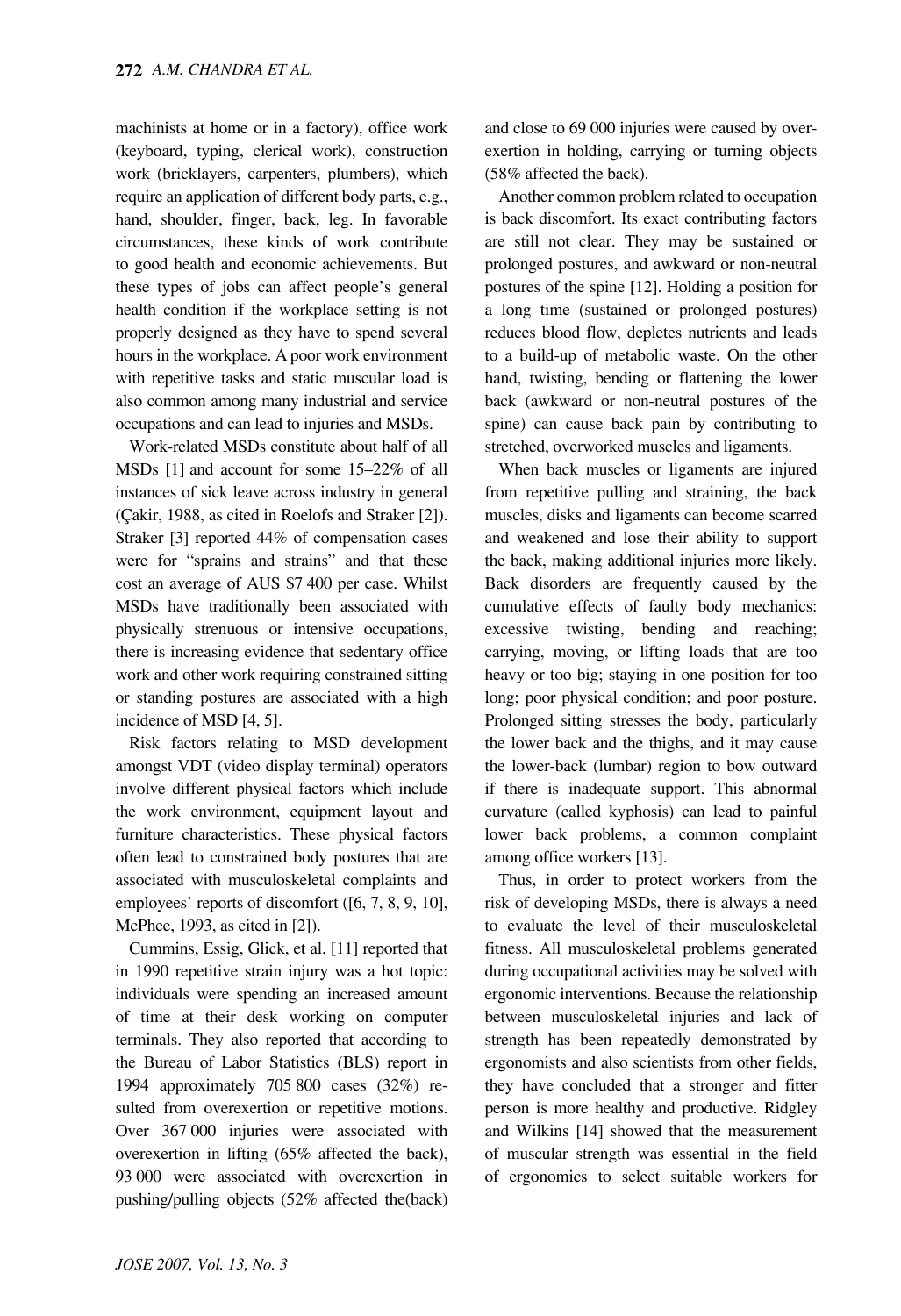a specific job and to design jobs according to workers' needs.

Thus, we must consider people's optimum ability before organizing their working schedule. It has been shown that selecting workers through an isometric strength test is a means of controlling medical incidents on strenuous jobs in manufacturing tyres [15].

Various methods have been used to identify the functional capacity of a human being, e.g., a questionnaire study, a structured interview, musculoskeletal examination and maximum voluntary effort testing [16].

The best and easiest way to determine a person's maximum voluntary effort is by administering a safe and reliable strength test. A strength test plays an important role in permitting a selection of individuals most likely to be able to perform a job without undue risk of injury to themselves, and in replacing people who do not possess sufficient physical strength to perform a task. It can also help to redesign any work or materials so that they do not produce any muscular stress.

The concept of strength measurement and voluntary muscle contraction has now been explained to all. In previous literature [17] it was clearly stated that maximum voluntary contraction can only be said to be voluntary if a person makes the effort willingly at the time strength is measured. Thus, when people's maximum strength is measured, it should be kept in mind that the value of their actual strength cannot be measured; instead some lower value is achieved which they have given at the time of the experiment with the existing equipment (with the existing equipment at a particular environmental condition) and which may be different if the environmental conditions change.

Isometric strength is defined as the capacity to produce force with a voluntary isometric (muscles maintain a constant length) contraction. The key thing to understand about this type of contraction and strength measurement is that the whole body should be at a fixed position (no movement) during the whole measurement period. The other definitions to bear in mind are (a) isometric back strength is the maximum static force that can be

exerted by back muscles; (b) isometric or static hand grip strength is the maximum static force that can be exerted by hand muscles; (c) isometric or static pinch strength is the maximum static force that can be exerted by squeezing together the pad of the thumb in opposition to the pads of the index, middle, ring, or little finger or all of the fingers of the hand.

The present investigation was done to compare some important static muscular strength, such as hand grip strength, pinch grip strength and back strength of individuals coming from different occupations, since these kinds of strength are useful indices of overall muscular fitness due to their functional importance in occupational tasks. The subjects selected for this study were VDT operators and industrial processing workers (involved in processing glass fiber) as both of these jobs involve highly repetitive movements, awkward body postures and they can affect the workers' musculoskeletal fitness. Their strength values were compared with the strength values of safety inspectors (as a reference group), whose work does not require repetitive movement of hands or fingers and there is no continuous static load on the back muscles.

# **2. MATERIALS AND METHODS**

#### **2.1. Selection of Subjects**

The subjects were selected on the basis of their occupation. Three groups of normal adult individuals, viz., safety inspectors, industrial workers and VDT operators were chosen at random from their populations. From each group 15 subjects were selected for the experiment. Grip strength, pinch strength and back strength were measured in standing postures using standard protocol. Grip strength and pinch strength were measured for both hands. All the subjects selected in this study had working experience of no less than 5 years.

The age, height and weight of the chosen sample groups are given in tabulated form in Table 1.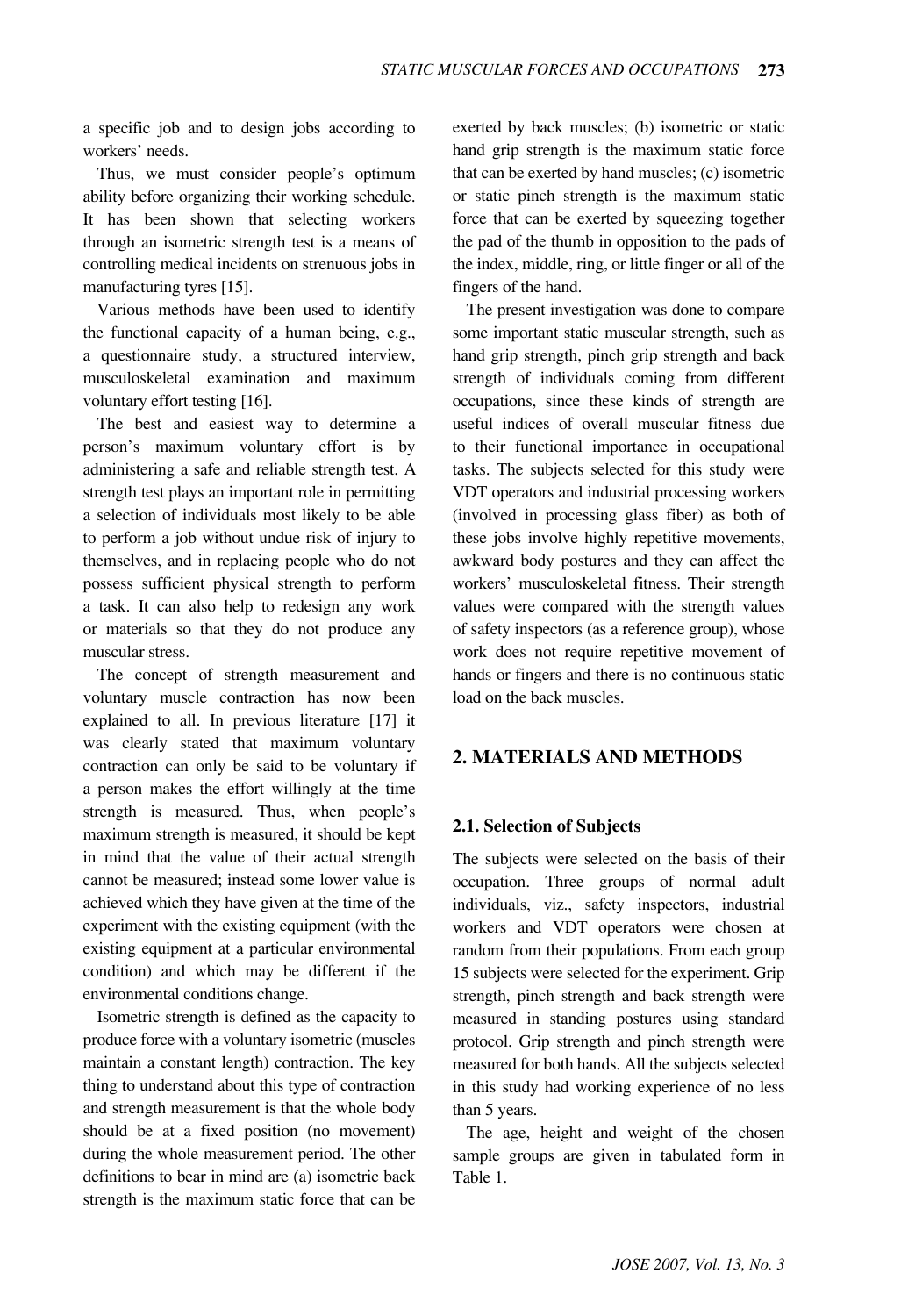|                      | Age (years)    |               | Height (cm)     |                 | Weight (kg)    |               |
|----------------------|----------------|---------------|-----------------|-----------------|----------------|---------------|
| <b>Subjects</b>      | $M \pm SD$     | Range         | $M \pm SD$      | Range           | $M \pm SD$     | Range         |
| <b>VDT</b> operators | $30.9 \pm 1.8$ | $28.0 - 34.0$ | $166.8 \pm 4.4$ | $157.1 - 173.4$ | $65.7 \pm 7.3$ | $50.0 - 76.0$ |
| Industrial workers   | $29.9 + 1.1$   | $28.0 - 32.0$ | $169.9 \pm 4.5$ | 164.0-176.9     | $69.8 \pm 4.9$ | 63.0-76.0     |
| Safety inspectors    | $30.4 \pm 2.1$ | $27.0 - 33.0$ | $169.8 \pm 5.1$ | 163.0-179.5     | $70.7 + 6.9$   | 53.0-78.0     |
| Probability (P)      |                | .265          |                 | .299            | .091           |               |

**TABLE 1. General Information About Workers in Three Groups** 

*Notes*. VDT—video display terminal.

Three testing dynamometers were used to measure static muscular force: (a) a Jamar (Sammons Preston Rolyan, USA) handgrip dynamometer, a hand-held device for measuring maximum static force exerted by the hand. When hand grip strength is measured, the subjects stand erect with the hand at a  $30^{\circ}$  angle to the body; (b) a Jamar pinchgrip, a hand-held device for measuring static force of the thumb and finger contact. The pinch grip strength of all the fingers of both hands was measured in opposition to the thumb in standing posture with the standard protocol; (c) a back dynamometer (TKK 5402, Takei Scientific Instruments, Japan), a digital instrument designed to measure back strength of individuals. Back strength was measured with the subjects standing in a slightly forward-bent position. All the measurements were taken three times and the maximum values were recorded.

#### **2.2. Statistical Analysis**

All the data were statistically analyzed with Kruskal-Wallis non-parametric one-way ANOVA [18].

### **3. RESULTS AND DISCUSSIONS**

Kruskal-Wallis non-parametric one-way ANOVA was performed with all the strength scores. The significant differences in the scores are shown in Tables 2–7.

In this study, an analysis of the experimental results revealed that there were differences in the maximal static forces as well as in the level of muscular fitness among the different occupational workers. The observed values of hand grip strength, pinch grip strength and back strength showed that the safety inspectors were

|                    | <b>Right Hand</b> |               | <b>Left Hand</b> |               |
|--------------------|-------------------|---------------|------------------|---------------|
| <b>Subjects</b>    | $M \pm SD$        | Range         | $M \pm SD$       | Range         |
| VDT operators      | $43.6 \pm 5.9$    | $32.0 - 56.0$ | $42.8 + 7.1$     | $32.0 - 53.0$ |
| Industrial workers | $426 + 4.1$       | $36.0 - 50.0$ | $42.9 \pm 5.6$   | $35.0 - 56.0$ |
| Safety inspectors  | $48.4 \pm 5.5$    | $40.0 - 60.0$ | $45.2 + 4.0$     | $40.0 - 54.0$ |
| Probability (P)    | .008              |               |                  | .380          |

#### **TABLE 2. Hand Grip Strength (kg)**

*Notes.* VDT—video display terminal.

|                    | <b>Right</b>  |             | Left          |             |
|--------------------|---------------|-------------|---------------|-------------|
| <b>Subjects</b>    | $M \pm SD$    | Range       | $M \pm SD$    | Range       |
| VDT operators      | $5.0 \pm 1.3$ | $3.5 - 7.3$ | $5.1 \pm 1.0$ | $4.0 - 7.0$ |
| Industrial workers | $4.1 \pm 0.6$ | $3.0 - 5.5$ | $4.1 \pm 0.7$ | $3.0 - 5.5$ |
| Safety inspectors  | $5.8 \pm 0.6$ | $4.8 - 7.0$ | $5.5 \pm 0.7$ | $4.8 - 7.0$ |
| Probability (P)    | .001          |             | .001          |             |

*Notes.* VDT—video display terminal.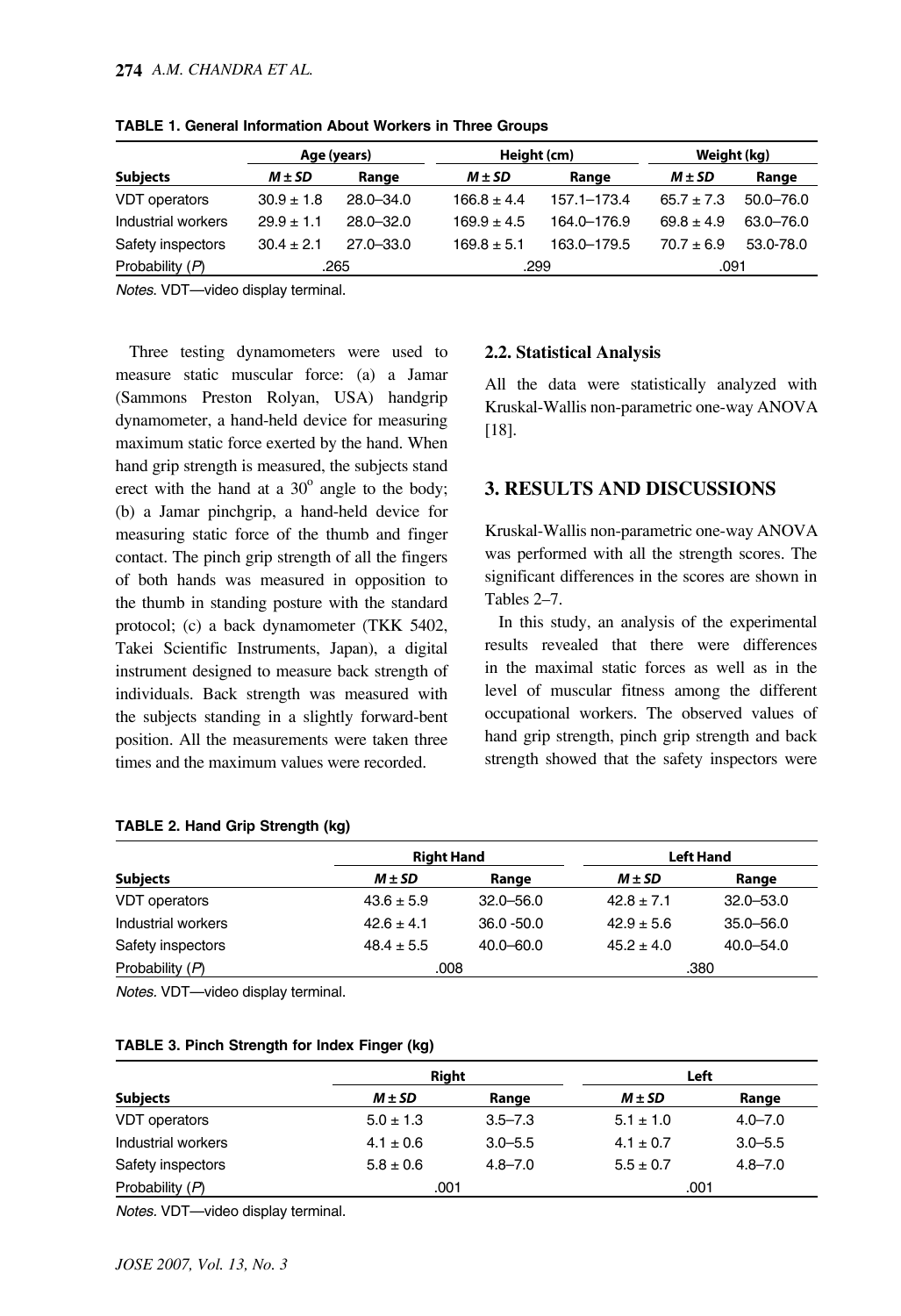|                      | <b>Right</b>  |             | Left          |             |
|----------------------|---------------|-------------|---------------|-------------|
| <b>Subjects</b>      | $M \pm SD$    | Range       | $M \pm SD$    | Range       |
| <b>VDT</b> operators | $4.6 \pm 1.5$ | $2.5 - 7.5$ | $4.7 \pm 1.4$ | $2.8 - 7.0$ |
| Industrial workers   | $3.9 \pm 0.8$ | $2.5 - 5.5$ | $4.1 \pm 0.9$ | $2.3 - 5.3$ |
| Safety inspectors    | $5.1 \pm 1.2$ | $3.0 - 7.5$ | $5.3 \pm 1.2$ | $4.0 - 7.5$ |
| Probability (P)      | .022          |             | . 046         |             |

#### **TABLE 4. Pinch Strength for Middle Finger (kg)**

*Notes.* VDT—video display terminal.

#### **TABLE 5. Pinch Strength for Ring Finger (kg)**

|                    | <b>Right</b>  |             | Left          |             |
|--------------------|---------------|-------------|---------------|-------------|
| <b>Subjects</b>    | $M \pm SD$    | Range       | $M \pm SD$    | Range       |
| VDT operators      | $3.1 \pm 1.3$ | $1.0 - 5.5$ | $3.4 \pm 1.1$ | $1.5 - 5.3$ |
| Industrial workers | $2.6 \pm 0.7$ | $1.8 - 4.0$ | $2.6 \pm 0.7$ | $1.0 - 3.5$ |
| Safety inspectors  | $4.0 \pm 1.1$ | $2.3 - 6.5$ | $4.1 \pm 0.9$ | $2.5 - 6.3$ |
| Probability $(P)$  | .003          |             | .001          |             |

*Notes.* VDT—video display terminal.

#### **TABLE 6. Pinch Strength for Little Finger (kg)**

|                    | <b>Right</b>  |             | Left          |             |
|--------------------|---------------|-------------|---------------|-------------|
| <b>Subjects</b>    | $M \pm SD$    | Range       | $M \pm SD$    | Range       |
| VDT operators      | $2.2 \pm 0.8$ | $1.0 - 3.5$ | $2.0 \pm 0.8$ | $0.5 - 3.3$ |
| Industrial workers | $1.8 \pm 0.5$ | $1.0 - 2.8$ | $2.0 \pm 0.6$ | $0.5 - 2.8$ |
| Safety inspectors  | $2.8 \pm 0.8$ | $2.0 - 4.5$ | $3.0 \pm 0.9$ | $2.0 - 4.5$ |
| Probability $(P)$  |               | .001        |               | .007        |

*Notes.* VDT—video display terminal.

#### **TABLE 7. Back Strength (kg)**

| <b>Subjects</b>      | $M \pm SD$      | Range                       |  |
|----------------------|-----------------|-----------------------------|--|
| <b>VDT</b> operators | $108.6 \pm 3.9$ | 102.5-114.5                 |  |
| Industrial workers   | $120.2 \pm 6.1$ | 112.5–133.5                 |  |
| Safety inspectors    |                 | $130.6 \pm 5.3$ 123.0-138.5 |  |
| Probability (P)      | .001            |                             |  |

*Notes.* VDT—video display terminal.

less affected (i.e., suffered from lower static muscular stress) in comparison with the other two occupational groups.

The maximal forces exerted by humans are important in many aspects of life, mainly in occupational work. People whose occupations involve spending prolonged periods at an improperly designed workstation are exposed to muscular stress that may lead to the development of MSDs. The major health-related problems associated with industrial and VDT operators

are MSDs in hand, back and neck and shoulder areas. Thus measurement of static strength and analysis of some of these sites are used here for an ergonomic evaluation of the level of physical fitness.

A significant decrease in hand grip strength was detected in metal industrial workers who used hand-held grinders, in a 4-year follow-up study, indicating that prolonged occupational exposure should be considered as a risk for work-related MSDs [19]. The existence of musculoskeletal symptoms amongst individuals who stand for prolonged periods is well recognized [6, 20, 21, 22] as is the existence of these symptoms amongst individuals who sit for prolonged periods [6, 23, 24, 25].

It is a very well known fact that those who stand for a long time experience discomfort due to static effort and subsequent muscle fatigue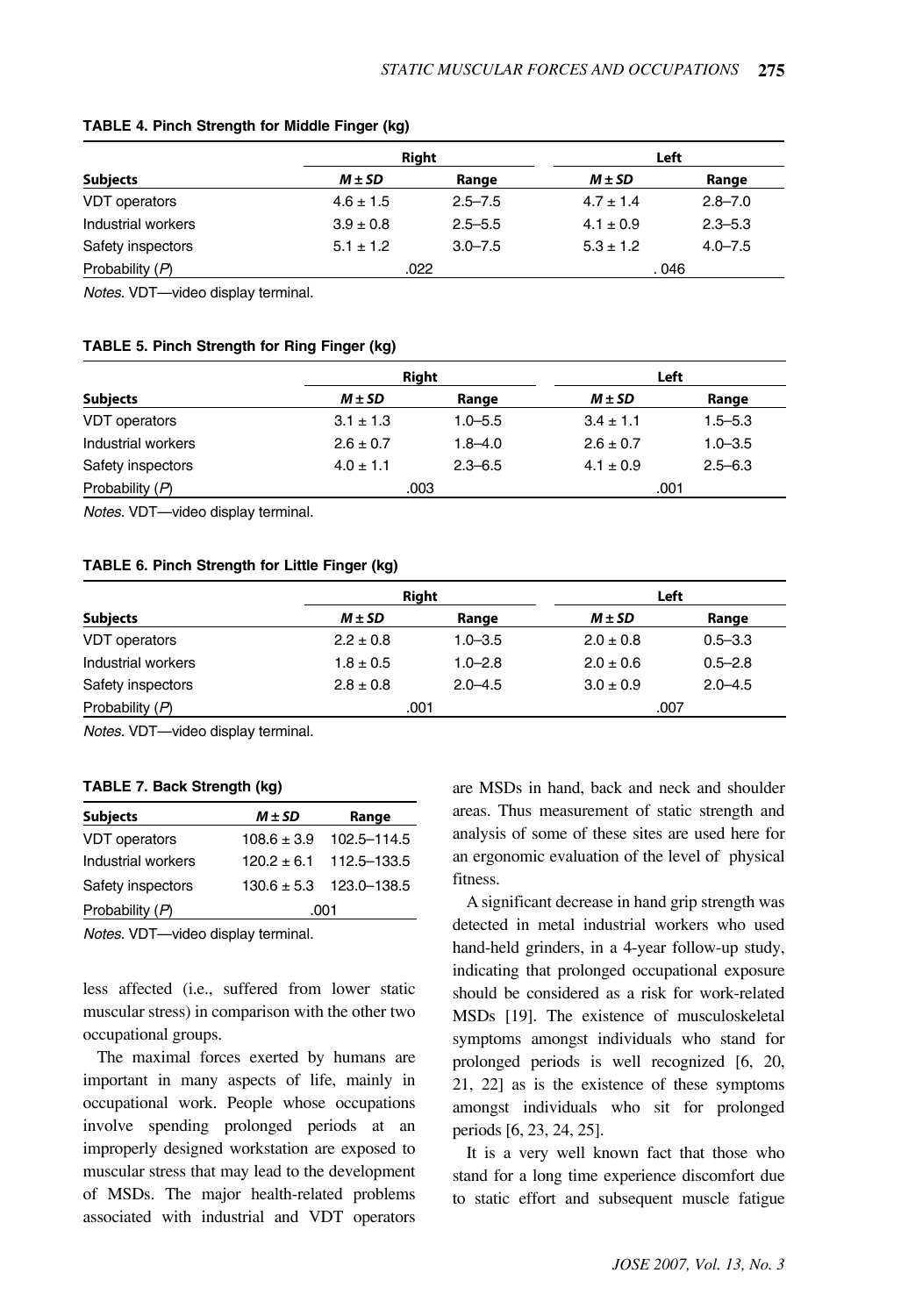[21, 26, 27]. Prolonged standing has also been associated with discomfort in the lower back [26, 28].

Conversely, prolonged sitting has been associated with a high incidence of back complaints [25], increased spinal muscular activity and intradiscal pressure [24, 29] and discomfort in the lower extremities [5].

The result of the present study accepts the previously well-established fact that there is a strong impact of occupations on the muscular force in jobs which involve an excessive use of of hand, back, neck and shoulder areas.

Previous research also showed that "muscles enhance blood flow by means of the pumping that occurs when they alternately contract and relax. They can also inhibit blood flow by compressing blood vessels during prolonged, unmoving contractions" (p. 2) [12]. There are two sets of muscles in fingers: flexor muscles that close the hand and extensor muscles that open the fingers. Due to continuous grip and repetitive clicking these two muscles groups can become imbalanced. It has also been demonstrated that oxygen levels in the hand are the underlying cause of this. When a mouse is used, finger muscles are busy working, whereas the rest of the body is static or sedentary. The level of oxygen in the brain does not fall significantly when people are sitting still, even though they are working with hands. The hands have no reflex or low oxygen warning mechanism. So there is oxygen deficiency in the small muscles of the hand which leads to the production of toxins that cannot be removed due to low blood circulation in the hand during prolonged static work. These toxins, if not removed quickly, get attached to the muscle fibers, possibly irreversibly. This can cause loss of their elasticity, shape and form. This restricts blood flow even further adding to the circulation, oxygen delivery and toxin removal [30]. It was also suggested that the working environment is another cause of the reduced working capacity of muscles. Most offices are excessively air conditioned and cold muscles and tendons are at much greater risk of injuries [30]. On the other hand, word processing requires pressing or

clicking the mouse buttons 3 000, 4 000 or even 5 000 times a day [30].

The VDT operators selected in this study did their work in static sitting posture for a long time (8-hr working schedule per day), which might reduce blood flow, deplete nutrients and lead to a build-up of metabolic waste in their back. Also, repetitive movements of hand and finger muscles during computer operations cause production of toxins in the hand muscles. Hence the aforementioned factors may be responsible for the lower strength values of the VDT operators than of the industrial processing workers.

Previous literature also showed that static work induced faster muscular fatigue than dynamic work [31]. This fact also supports the current findings why VDT operators have lower back strength scores.

The industrial workers chosen in this study used their hand, fingers and back muscles during roving (processing glass fiber), which does not require static sitting or sedentary body position for a long time. Instead they had to do work in a standing (with various body postures) position so their back strength value, though lower than that of the safety personnel, was higher than the VDT operators'.

It also appears that the load on the spine increases when workers sit without back support, compared with workers standing, which is mainly due to a change in the shape of the lumbar spine [32]. During computer operations workers have to bend slightly forward (and not use back support all the time). Thus their spinal load is increased which may be another cause of their reduced back strength.

The safety inspectors in the present investigation had the highest strength values compared to the other workers. This may be due to the fact that their work did not involve excessive static load on their back or repetitive movement of their hand and finger muscles as in the other two occupations. Their work did not involve continuous sitting or continuous standing instead they had to move from place to place and observe the safety of different factories.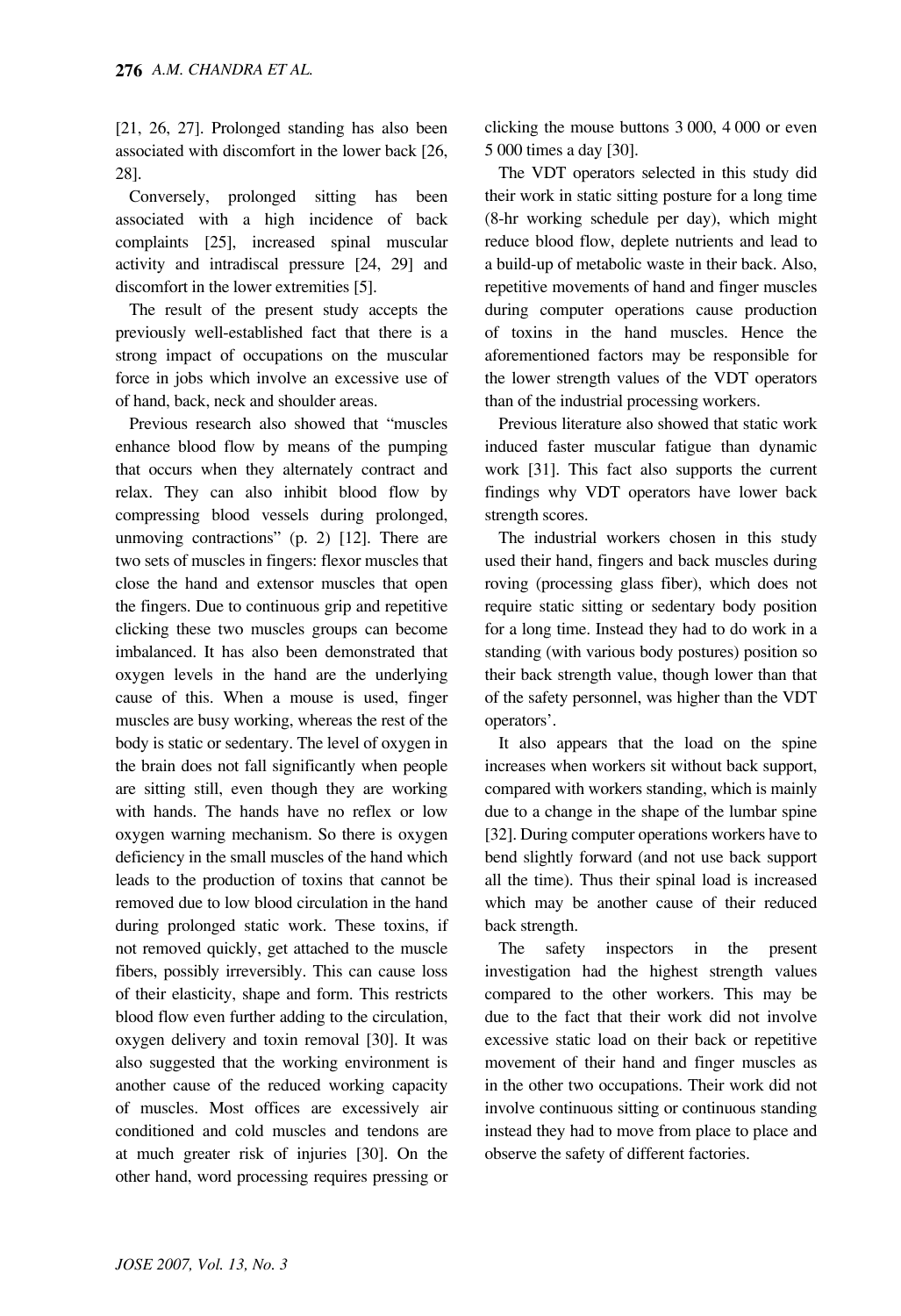## **4. CONCLUSION**

From the present study it may be postulated that VDT operators and industrial workers suffer from occupational stress which leads to a lower level of muscular fitness than that of safety inspectors. This may be due to poorly designed workstations and workstation layout, and devices (furniture, VDTs, equipment, etc.) they use every day in their professional life. These problems must be considered to avoid long-term very costly consequences.

The industrial workers in this study had greater musculoskeletal fitness than the VDT operators but still their muscle strength was not as good as that of the safety inspectors. The glass fiber processing job of the industrial workers involved continuous standing, repetitive movements of hands, etc., all of which could cause a gradual decrease in the level of musculoskeletal fitness and lead to MSDs in the future if preventive measures were not taken.

Though the problems of occupational stress (repetitive hand/finger movement, static muscular load on the back, etc.) cannot be fully eliminated, it can be minimized to a large extent with the application of some simple practical ergonomic interventions [33], which ultimately enhance workers' health conditions and productivity, make jobs easy to do and allow people to work efficiently without any hazards.

This study was a preliminary investigation on very few individuals from a sample group suggesting that in future studies occupation must be taken into account as a vital factor when assessing the level of musculoskeletal fitness.

### **REFERENCES**

- 1. Westgaard RH, Winkel J. Ergonomic intervention research for improve musculoskeletal health: a critical review. Int J Ind Ergon. 1997;20:463–500.
- 2. Roelofs A, Straker L. The experience of musculoskeletal discomfort amongst bank tellers who just sit, just stand or sit and stand at work. Retrieved June 14, 2007, from: http://cyberg.wits.ac.za/cyberg/sessiondocs/ physical/anthro/anthro1/anthro1.htm
- 3. Straker LM. An overview of occupational injury/disease statistics in Australia. Ergonomics Australia. 1998;12:11–6. Retrieved June 14, 2007, from: http://www.uq.edu .au/eaol/jun98/ohsstats.pdf
- 4. Attwood D. Comparison of discomfort experienced at CADD, word processing and traditional drafting workstations. Int J Ind Ergon. 1989;4:39–50.
- 5. Westgaard RH, Winkel J. Guidelines for occupational musculoskeletal load as a basis for intervention: a critical review. Appl Ergon. 1996;27(2):79–88.
- 6. Aarås A, Fostervold KI, Ro O, Thoresen M, Larsen S. Postural load during VDU work: a comparison between various work postures. Ergonomics. 1997;40(11):1255–682.
- 7. Hunting W, Laubli T, Grandjean E. Postural and visual loads at VDT workplaces: 1. Constrained postures. Ergonomics. 1981; 24(12):917–31.
- 8.Pustinger C, Dainoff MJ, Smith M. VDT workstation adjustability: effects on worker posture, productivity and health complaints. In: Eberts R, Eberts CG, editors. Trends in Ergonomics/Human Factors II. Amsterdam, The Netherlands: Elsevier Science; 1985. p. 445–51.
- 9. Helander MG, Zhang L. Field studies of comfort and discomfort in sitting. Ergonomics. 1997;40(9):895–915.
- 10. Hagberg M, Sundelin G. Discomfort and load on the upper trapezius muscle when operating a word processor. Ergonomics. 1986;29(12):1637–45.
- 11. Cummins C, Essig A, Glick D, Sheets P, Yamanaka K. HSSE Library Office Ergonomic Assessment [MS PowerPoint presentation]. West Lafayette, IN, USA; Purdue University, 2001. Retrieved July 3, 2007, from: http://ohs.uvic.ca/ergonomics/ deptspecific/library/libraryassess.pdf
- 12. Body support in the office: sitting, seating and low back pain. Herman Miller Inc<sup>®</sup>; 2002. Retrieved June 14, 2007, from: http://www.hermanmiller.com.mx/pdf/wp\_body\_support.pdf
- 13. Department of Consumer and Business Services. Oregon OSHA online course 201. Introduction to ergonomics. Retrieved July 3, 2007, from: http://www.cbs.state .or.us/external/osha/educate/training/pages/ 201disorders.html